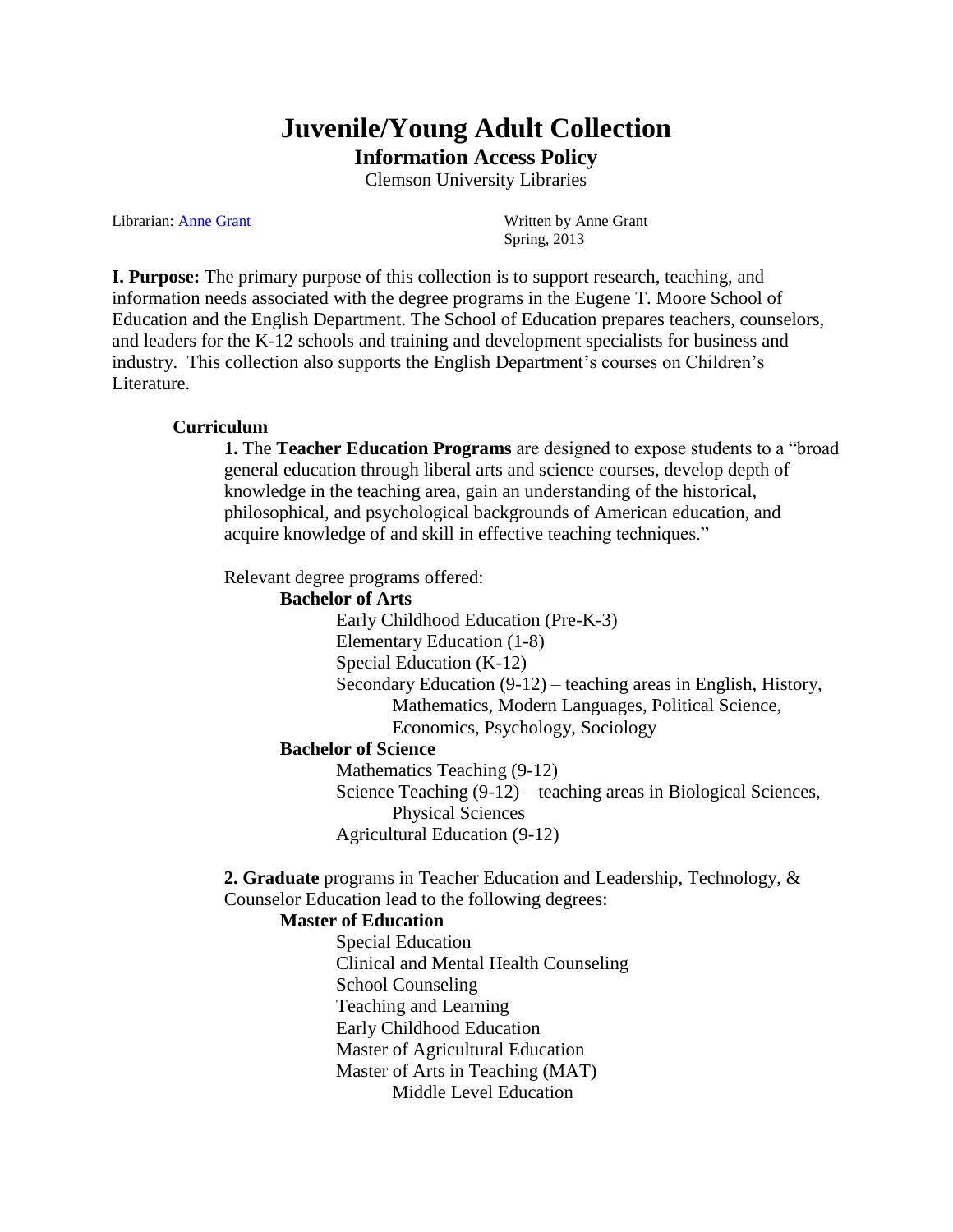# Secondary Math and Science **Doctor of Philosophy** Curriculum & Instruction

## **II. Scope of In-House Juvenile Literature Collection**

The primary collection is housed in the R.M. Cooper Library. There is a secondary collection in the Tillman Media Center. Materials for the circulating collection will be evaluated and selected by the Juvenile Collections librarian.

## **A. Format Guidelines**

**1. Print Sources**

Books will be the format collected.

## **2. Electronic Sources**

Electronic sources for juvenile literature will be purchased if funds are available.

## **B. Language Guidelines**

English will be the primary language of material selected.

## **C. Geographical Guidelines**

While there are no specific geographic guidelines, a primary emphasis is placed on materials about South Carolina, by authors or illustrators from South Carolina, or fiction that features South Carolina.

# **D. Chronological Guidelines**

Selection will focus on current, up-to-date publications. A selection of historical materials will be retained on materials related to South Carolina.

# **E. Publication Date Guidelines**

The selector will purchase books published within the past two years. Exceptions may include books requested by faculty members or books highly recommended in a review source.

#### **F. Types of Materials Included in the Collection**

- o The collection shall include books appropriate for preschool through grade twelve, shall represent samples of all format types—e.g., alphabet books, number books, board books, chapter books, big books, etc.—and shall represent various spectrums of current thought even if controversial.
- o Award winners, honor books, and books from recommended bibliographies shall be collected comprehensively through a collection plan arranged through standing orders and on-approval plans. Multiple copies of award winners will be ordered as budget allows.
- o Recommendations from reading methods instructors are encouraged for purchasing such items as big books and books to support whole language theory.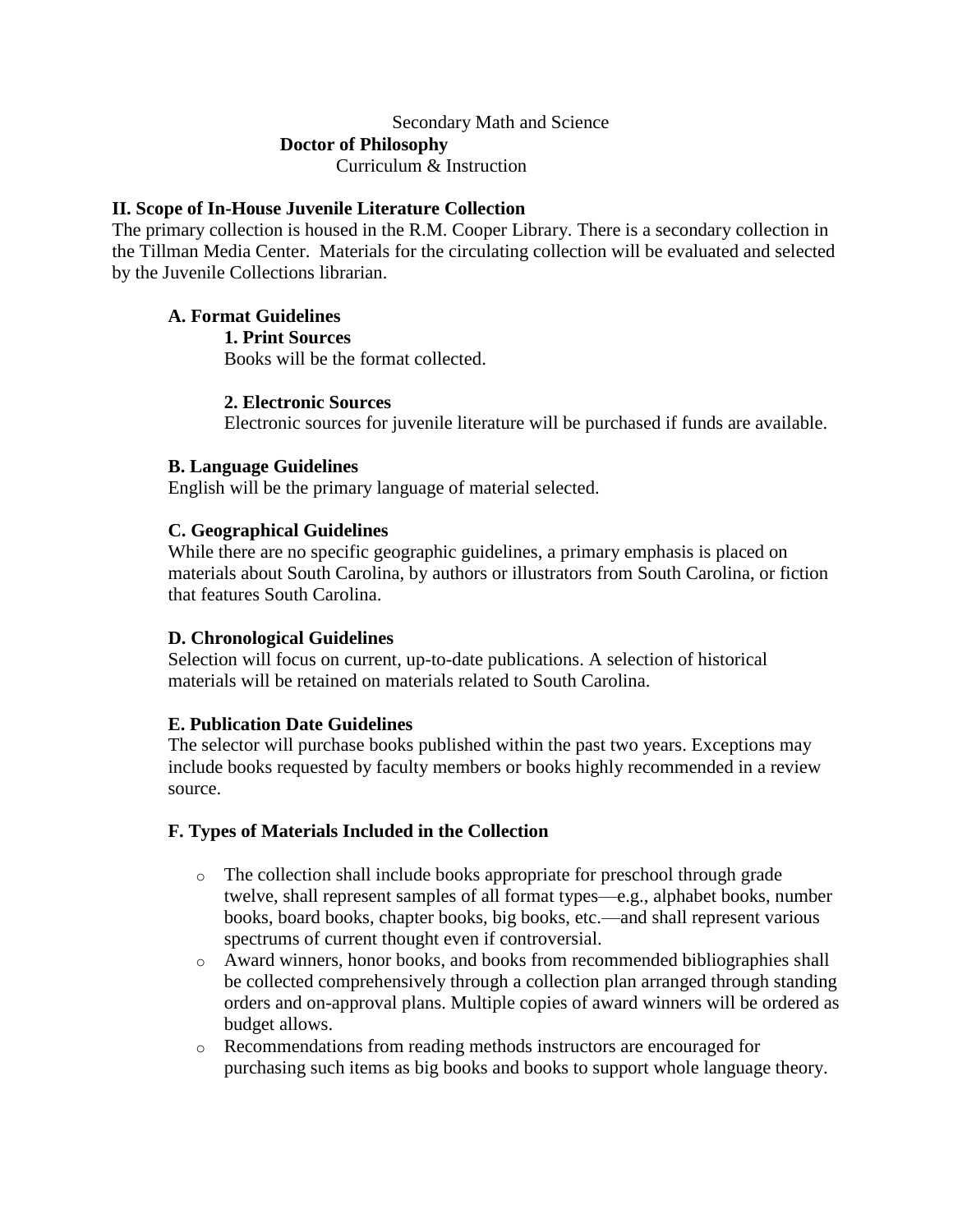- $\circ$  Both fiction and non-fiction works will be purchased along with biographies and autobiographies.
- o Books of regional or South Carolina interest will also be given purchase priority.
- o A limited number of reference books generally found in a school library may be collected. However, most such items as well as selection tools and other professional literature will be housed in the main collection. Journals will be housed in the main Serials Area.
- o Juvenile books requested by Education faculty may be purchased with Education funds if necessary.

## **G. Types of Materials Excluded**

Materials such as teacher supplies and curriculum materials to be used during field experiences will not be collected. The Media Center in Tillman Hall serves as the School of Education curriculum lab.

## **III. Access to Information not On-Site**

#### **A. Interlibrary Loan**

The primary access for books and journals not owned or accessible by the Libraries will be Interlibrary Loan. This service is free to Clemson University students, faculty, and staff.

## **B. PASCAL Delivers**

This service provides access to books owned by other academic libraries in the state of South Carolina. It is free to Clemson University students, faculty, and staff.

#### **C. Commercial Document Suppliers**

Document delivery via commercial document suppliers (such as Ingenta) will be offered free of charge to Clemson University students, faculty or staff if the needed information is not available from interlibrary loan sources.

#### **D. Web Sites**

There are many excellent resources for education research that can be accessed via the Web. Due to the ephemeral nature of many web sites, a list of sites will not be provided in this document.

# **IV. Monograph Selection Tools**

**A. Review Sources** *ERIC Library Journal Horn Book Kirkus School Library Journal Publisher's weekly Bulletin of the Center for Children's Books Booklist*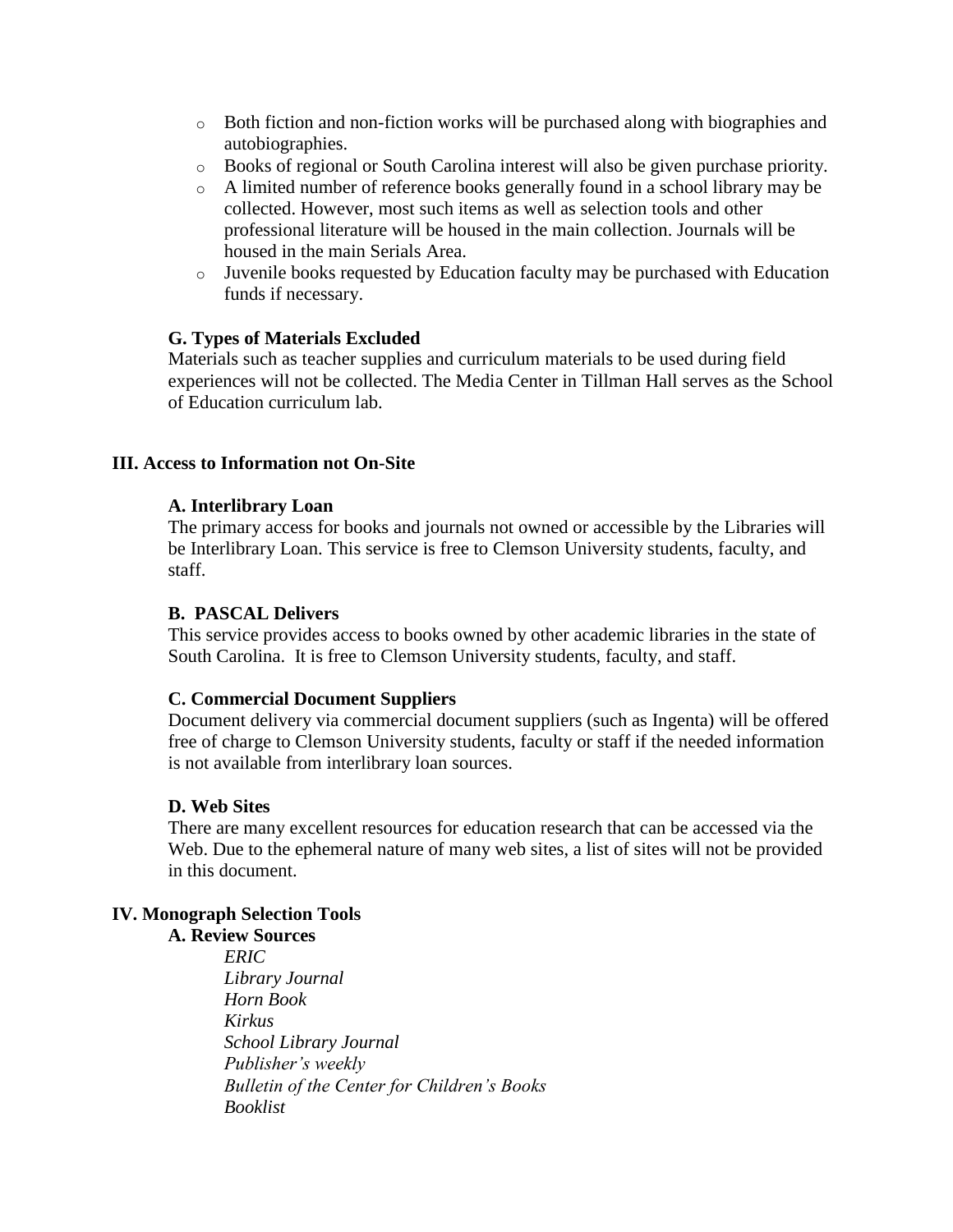Book reviews in core journals Book reviews in Internet book sites

## **B. Approval Plans**

Approval plans for award winning books is arranged with Yankee Book Press to ensure arrival/notification of titles that fit the needs of the library's circulating collection. The approval plan will be reviewed yearly. There is also a small approval plan with Junior Library Guild.

## **C. Award Winner Web Sites**

Arbuthnot Honor Lecture Award

<http://www.ala.org/alsc/awardsgrants/bookmedia/arbuthnothonor/arbuthnothonor> Batchelder Award<http://www.ala.org/alsc/awardsgrants/bookmedia/batchelderaward> Boston Globe-Horn Book Awards<http://www.hbook.com/boston-globe-horn-book-awards/> Caldecott Medal<http://www.ala.org/alsc/awardsgrants/bookmedia/caldecottmedal/caldecottmedal> Carnegie Meda[l http://www.ala.org/alsc/awardsgrants/bookmedia/carnegiemedal](http://www.ala.org/alsc/awardsgrants/bookmedia/carnegiemedal) Coretta Scott King Award<http://www.ala.org/emiert/cskbookawards> Geisel Medal<http://www.ala.org/alsc/awardsgrants/bookmedia/geiselaward> Margaret A Edwards Award for Outstanding Literature for Young Adults National Book Award for Young People's Literature [http://www.nationalbook.org/nbawinners\\_category.html#.UdGeX23fJCo](http://www.nationalbook.org/nbawinners_category.html#.UdGeX23fJCo) Newbery Medal<http://www.ala.org/alsc/awardsgrants/bookmedia/newberymedal/newberymedal> Odyssey Award for Excellence in Audiobook Production <http://www.ala.org/alsc/awardsgrants/bookmedia/odysseyaward> Printz Award<http://www.ala.org/yalsa/printz> Pura Belpre Awar[d http://www.ala.org/alsc/awardsgrants/bookmedia/belpremedal](http://www.ala.org/alsc/awardsgrants/bookmedia/belpremedal) SC Association of School Librarian Book Awards<http://scasl.net/awards/book-awards/> Siebert International Book Meda[l http://www.ala.org/alsc/awardsgrants/bookmedia/sibertmedal](http://www.ala.org/alsc/awardsgrants/bookmedia/sibertmedal) Wilder Award<http://www.ala.org/alsc/awardsgrants/bookmedia/wildermedal>

# **D. Faculty / Staff / Student Requests**

Book, video/dvd, and journal requests received by School of Education faculty members will be given first priority. Graduate and undergraduate students are also encouraged to submit book order requests.

# **E. Deselection (Weeding) Guidelines**

Materials will be considered for removal from the collection or to be sent to our remote storage facility if they:

- are in such bad condition that they cannot be repaired
- are duplicate copies of books that have not circulated since 2005
- have been superseded by more current editions, contain similar information, are not seminal works or rare editions, and have not circulated since 2005
- have a publication date that is older than 20 years and have not circulated since 2005 (exceptions will be made for works by well-known authors or illustrators, award winning books or works that fit in the South Carolina or African American author or illustrator categories)